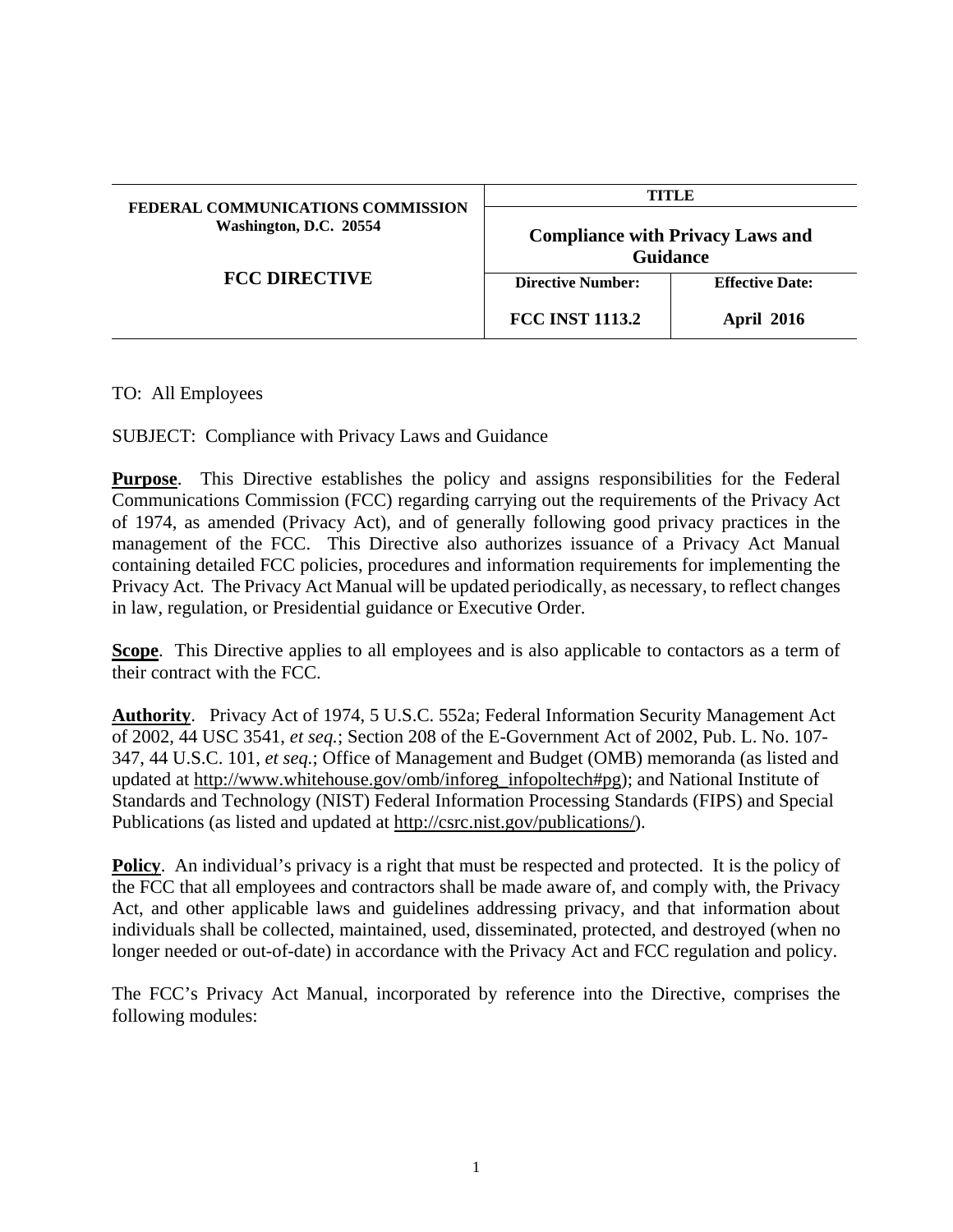- FCC PRIVACY POLICIES AND GENERAL PROVISIONS **CHAPTER 1**
- **CHAPTER 2** COLLECTING PERSONALLY IDENTIFIABLE INFORMATION (PII)
- **CHAPTER 3** DISCLOSING PII IN RECORDS
- **CHAPTER 4** ACCESS, AMENDMENT, AND APPEALS BY INDIVIDUALS
- **CHAPTER 5** PRIVACY ACT EXEMPTIONS
- **CHAPTER 6** NEW, REVISED, OR CANCELLED SYSTEMS OF RECORDS
- **CHAPTER 7** EMPLOYEE PERFORMANCE RECORDS MAINTAINED BY SUPERVISORS
- **CHAPTER 8** INFORMATION SYSTEMS AND TECHNOLOGY GUIDELINES
- **CHAPTER 9** PRIVACY IMPACT ASSESSMENTS
- **CHAPTER 10** COMPUTER MATCHING PROGRAM GUIDELINES
- **CHAPTER 11** DATA INTEGRITY BOARD
- **CHAPTER 12** FEDERAL AGENCY WEBSITE PRIVACY POLICIES
- **CHAPTER 13** THIRD PARTY WEBSITES AND APPLICATIONS
- **CHAPTER 14** PRIVACY TRAINING
- **CHAPTER 15** FEDERAL INFORMATION SECURITY AND MANAGEMENT ACT (FISMA) PRIVACY **REQUIREMENTS**
- GUIDELINES FOR PROTECTING SOCIAL SECURITY NUMBERS AND PII **APPENDIX 1**
- OFFICE OF FEDERAL REGISTER SYSTEM OF RECORDS NOTICE (SORN) TEMPLATE **APPENDIX 2**
- **APPENDIX 3** OFFICE OF FEDERAL REGISTER MATCHING ACTIVITIES NOTICE TEMPLATE
- **APPENDIX 4** MATCHING ACTIVITIES CHECKLIST
- APPENDIX 5 FCC WEBSITE PRIVACY POSTING REQUIREMENTS
- **APPENDIX 6** ADAPTED PRIVACY IMPACT ASSESSMENT (PIA) TEMPLATE
- **APPENDIX 7** OMB GUIDANCE ON ADAPTED PIA TEMPLATE
- **APPENDIX 8** SAOP ANNUAL FISMA PRIVACY REPORT
- **APPENDIX 9** FISMA PRIVACY ACTIVITIES REPORTING QUESTIONNAIRE

## Responsibilities.

A. The Managing Director or his/her delegate shall: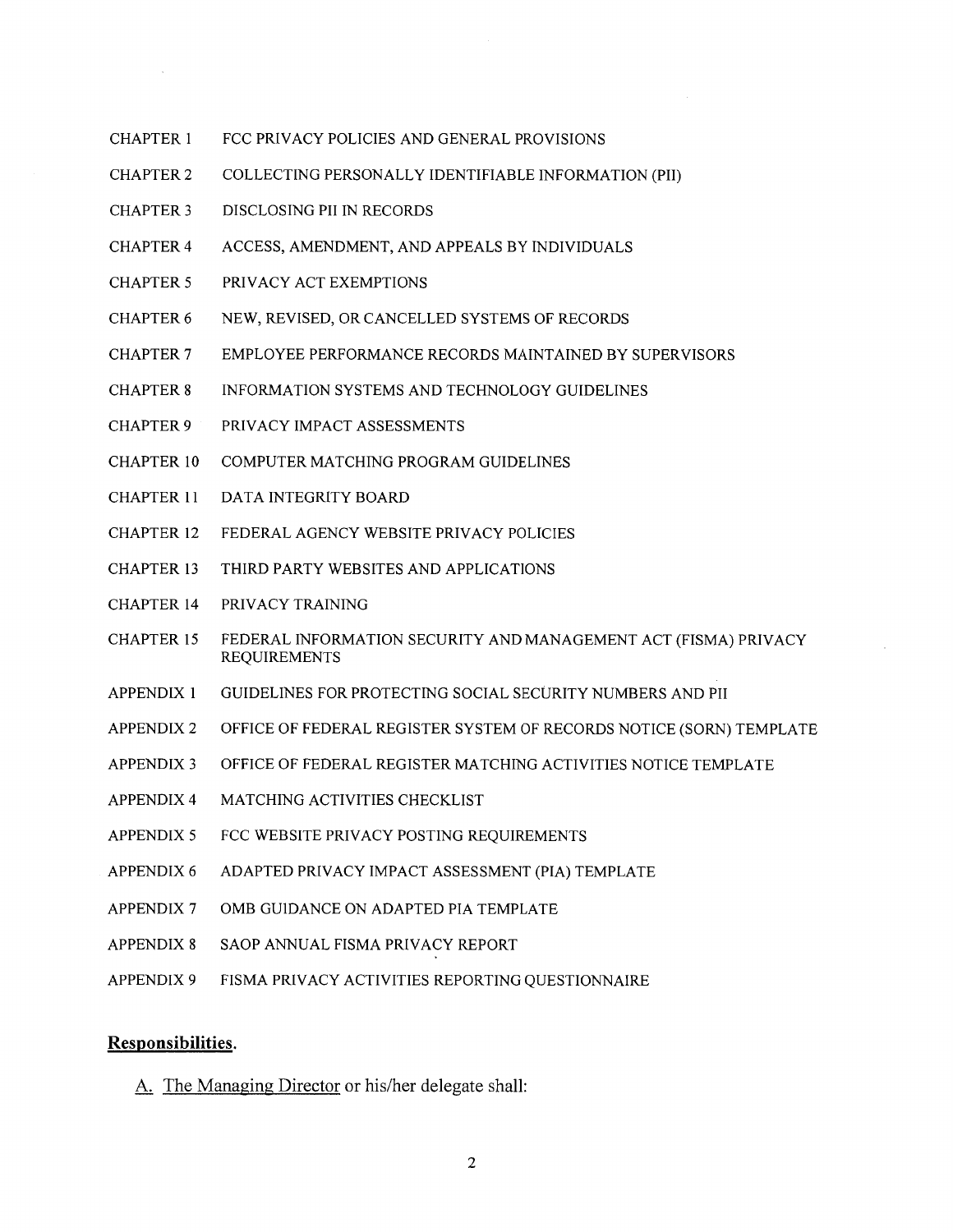- Oversee management of the FCC privacy program
- Designate a senior official (at the Assistant Secretary or equivalent level) as the Senior Agency Official for Privacy (SAOP) with agency-wide responsibility for information privacy issues, to ensure ongoing compliance with federal laws, regulations, and policies relating to information privacy, such as the Privacy Act.

## B. The Senior Agency Official for Privacy (SAOP) shall:

- ensure implementation of information privacy protection, including full compliance with federal laws, regulations, and policies relating to information privacy;
- chair the Data Integrity Board (DIB) that oversees information sharing, computer matching, and related issues;
- review and approve all System of Record Notices (SORNs), Privacy Threshold Analyses (PTAs), Privacy Impact Assessments (PIAs);
- oversee the annual Federal Information Security Management Act (FISMA) review with all Bureaus/Offices and submission of the Privacy section to OMB; and
- ensure employees and contractors receive appropriate training and education and  $\bullet$ information regarding privacy laws, regulations, policies and procedures governing the agency's handling of personally identifiable information (PII).
- C. The Chief Information Officer or his/her delegate shall:
	- Preserve and protect PII contained in FCC systems of records;
	- Audit compliance with the requirements of this Directive and any related internal policies and procedures;
	- Establish an internal FCC Data Integrity Board that shall oversee and approve use of  $\bullet$ computer matching programs;
	- Establish training programs for FCC personnel and contractors to ensure ongoing  $\bullet$ compliance with privacy laws, regulations, policies, and procedures for handling PII;
	- Designate an employee in FCC Information Technology (FCC IT) as manager of the FCC's privacy programs (the "Privacy Manager"); and
	- Assist the Bureaus and Offices in the implementation of uniform and consistent policies and standards governing the acquisition, maintenance and use of computers or other electronic or telecommunications equipment in the collection, compilation, maintenance, use, or dissemination of Privacy Act records.